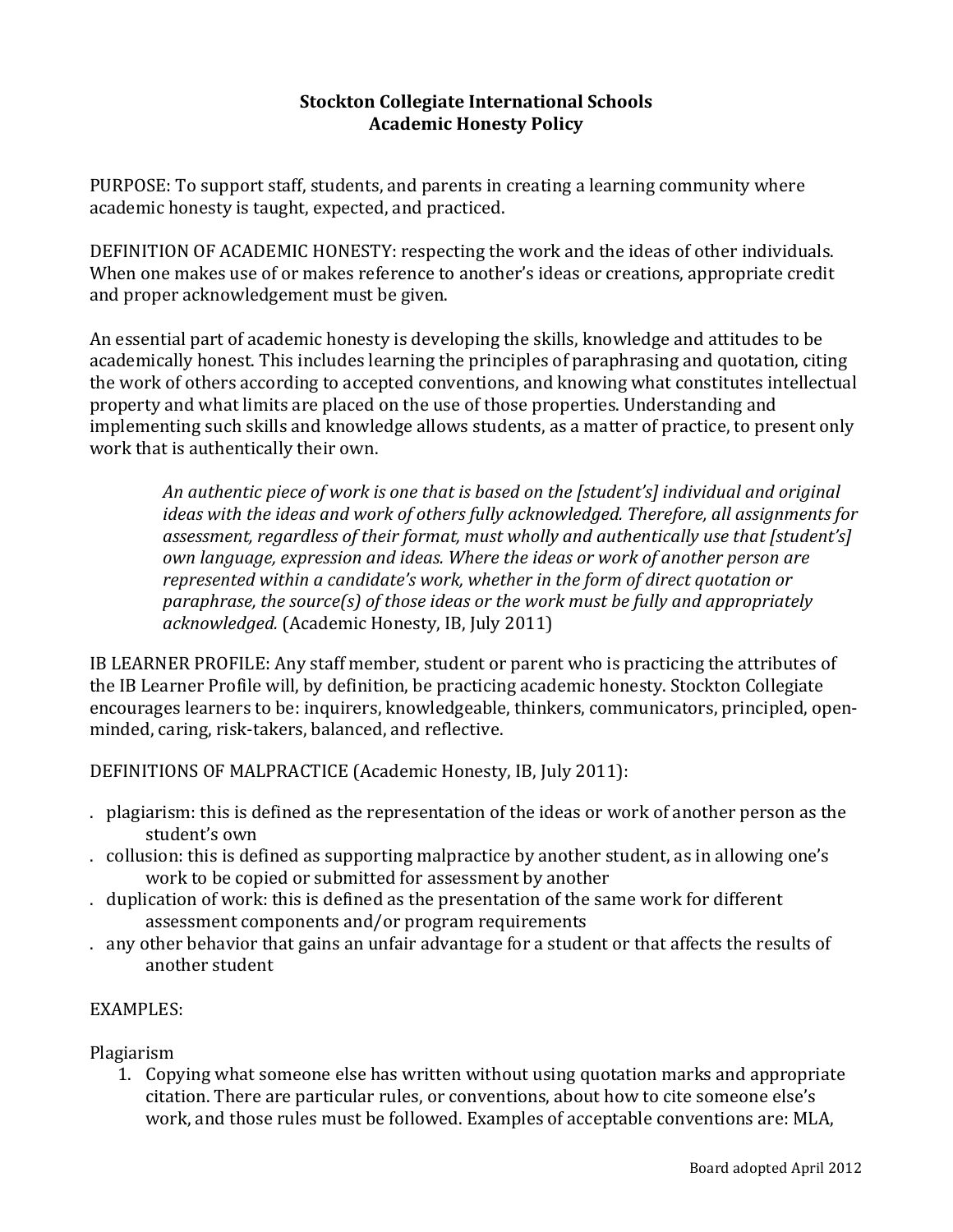APA, and Chicago. It is important to check with the instructor regarding use of the proper format.

2. Using someone else's ideas and putting them in your own words (paraphrasing) without using appropriate citation.

Just as with printed materials, all Internet sources, CD-Roms, DVDs, electronic media, email messages, and conversations must be cited appropriately. Students sometimes think that these media are exempt. They are not.

#### Collusion

- 1. Copying someone's work and presenting it as your own.
- 2. Allowing someone to copy your work and present it as his/her own.

Students are encouraged to collaborate in some instances; for example, they might work together on creating a data table in science. The data tables will be identical, but all other required parts of the lab must be individual work.

Students are expected to follow the guidelines of specific collaborative group assignments in order to accurately reflect the contributions of all members of the group to the assignment. The assessment rubric can assist in identifying the elements that are expected to be a collaborative group effort and those, if any, that are to be individual endeavors.

#### Duplication of Work

1. Submitting of the same work to satisfy different IB program requirements.

As part of an interdisciplinary unit, students may occasionally submit the same assignment to more than one teacher to satisfy varying requirements in different subjects.

#### Intellectual Property

*The concept of intellectual property is potentially a difficult one for [students] to understand because there are many different forms of intellectual property rights, such as patents, registered designs, trademarks, moral rights and copyright. [Students] must at least be aware that forms of intellectual and creative expression [for example, works of literature, art or music] must be respected and are normally protected by law.* (Academic Honesty, IB, July 2011)

Doctrine of Fair Use for Copyrighted Materials: allows students and/or staff to use excerpts from songs or videos without explicit permission for an educational purpose for a limited time. Any works used must be cited appropriately.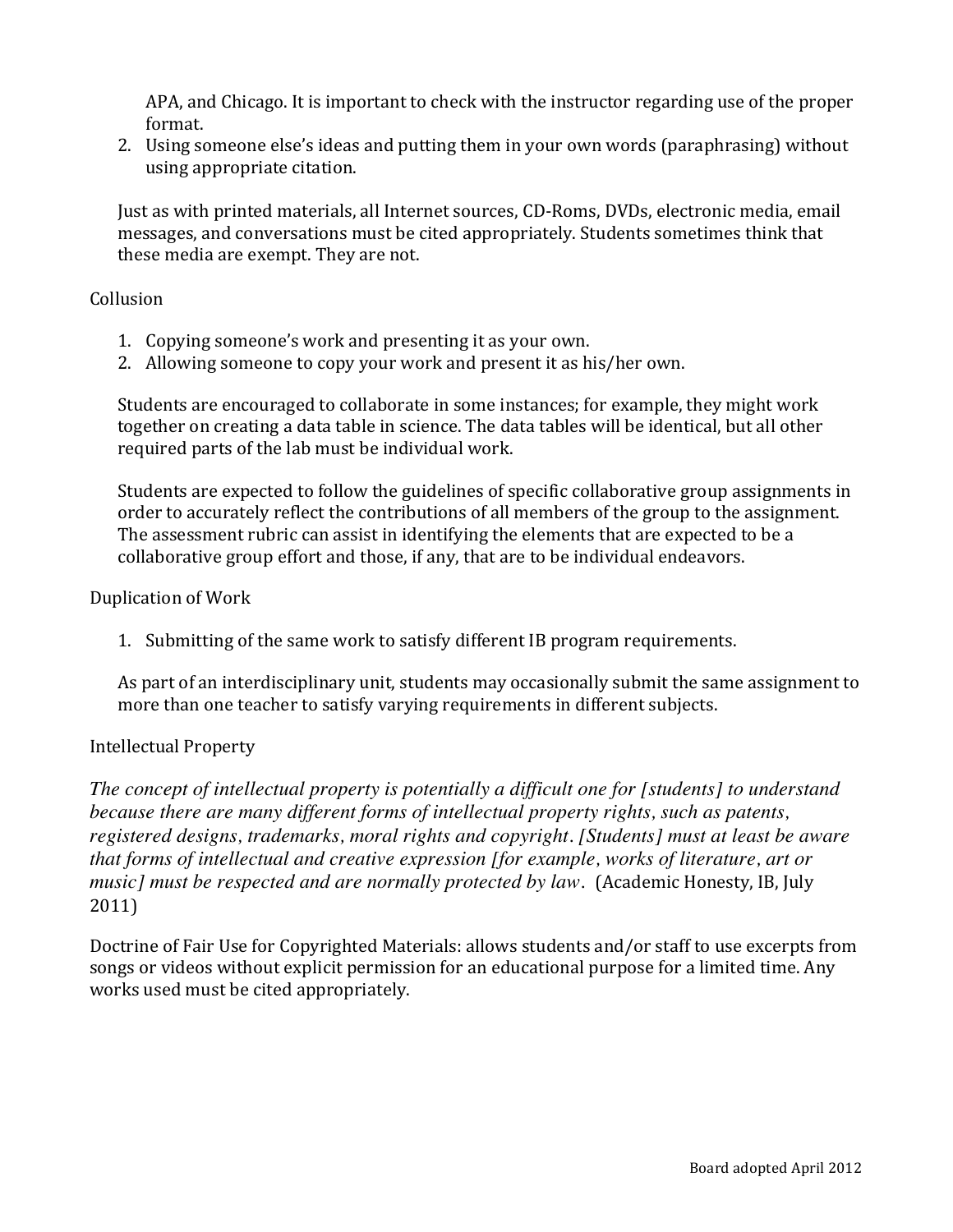## STOCKTON COLLEGIATE RESPONSE TO ACADEMIC MALPRACTICE:

When teachers (who may use web-based detection programs) suspect that a student has committed academic malpractice, they must report the incident to the appropriate coordinator. The coordinator will investigate and will make a determination as to whether there is sufficient evidence to take action.

- 1. If there is sufficient evidence to take action, the coordinator will do the following:
	- a. Record the incident in the student's academic record.
	- b. Report the incident to the Head of School.
	- c. Contact the parents to arrange a meeting to review the Academic Honesty Policy.
	- d. Set guidelines for appropriate completion of the assignment.
- 2. In cases of academic malpractice, students may not be given a mark for the assignment; nor may the assignment be submitted to IB for assessment. Revised assignments may be marked and/or submitted, assuming that all external deadlines are met.

## **INTERNATIONAL'BACCALAUREATE'RESPONSE'TO'ACADEMIC'MALPRACTICE:**

IB expects that all incidents of academic malpractice will be handled at the school site. Stockton Collegiate's response is outlined above. In addition to an individual school's policy, candidates' work is also subject to random checks for plagiarism using a web-based plagiarism prevention service. In cases where IB examiners suspect malpractice, the following may and/or will occur:

- 1. IB will ask the coordinator to investigate the circumstances and report to the IB Examination Dept.
- 2. IB reserves the right to withhold candidate (or group of candidates) results until the investigation is completed.
- 3. Cases of suspected malpractice are presented to the final award committee which assesses the evidence and renders a decision.
- 4. Penalties are imposed according to the nature of the offense, never considering the consequences of imposing a penalty, and may include:
	- a. Not awarding a grade in a subject, thus not awarding a diploma; students may retake the exam in a future session, assuming malpractice is not repeated.
	- b. Preventing a student from registering for future exams (in cases of serious malpractice).
	- c. Withdrawing a certificate or diploma if malpractice is established subsequently.
- 5. No form of documentation will be sent by IB to any school, university, college, or admissions center. Universities will see, however, that no grade was awarded. (Academic Honesty, IB, July 2011)